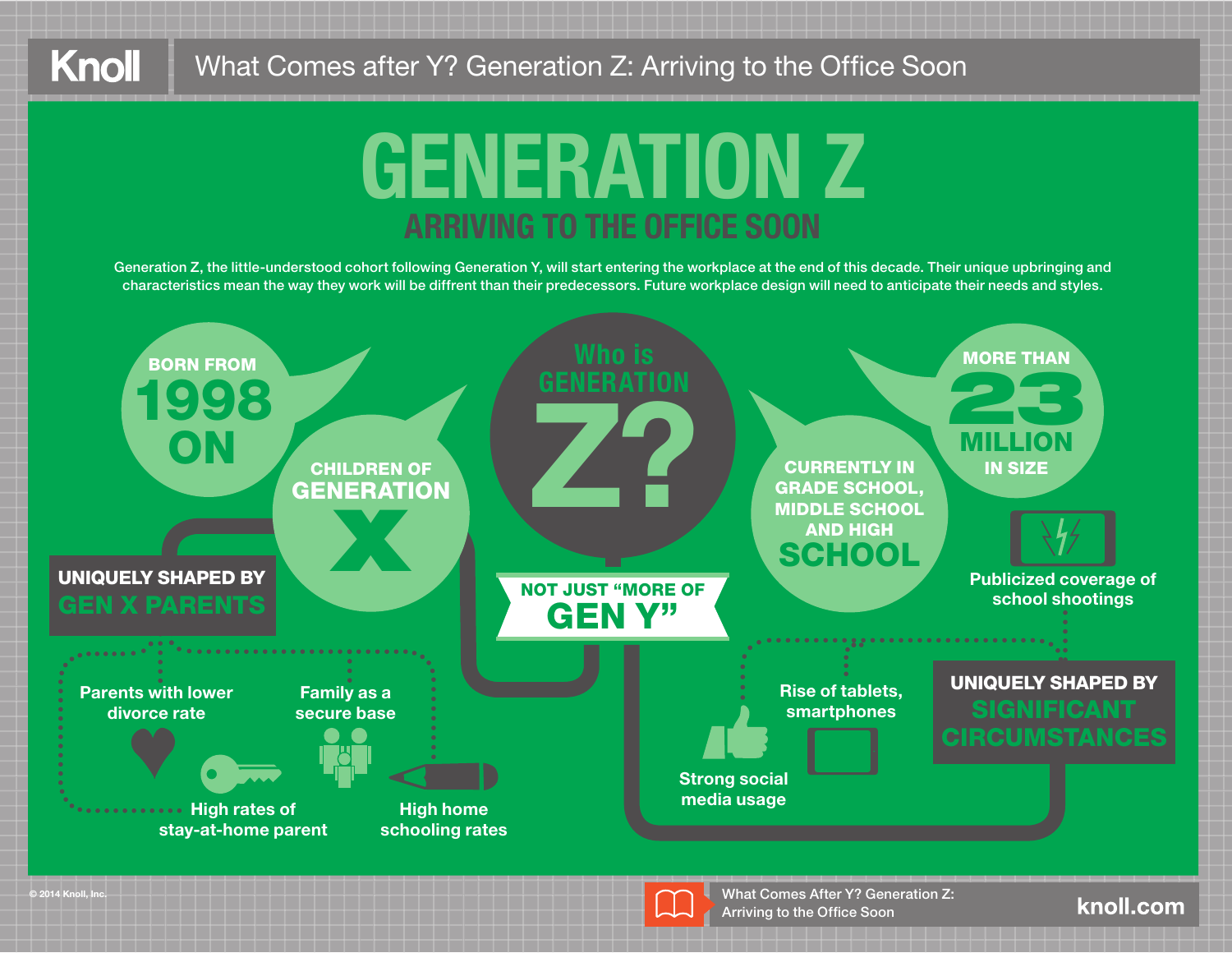#### Knoll What Comes after Y? Generation Z: Arriving to the Office Soon

# THREE CHARACTERISTICS OF GENERATION Z

## APPRECIATION FOR SOCIAL CONNECTION, order, predictability **1**

2

+ Due to Generation X parents, value family connections and a sense of predictability

## 3 ONLINE GAMING **EXPERIENCE** =leadership opportunities

- + Through "gaming," learned to manage both face-to-face and online exchanges simultaneously
- + Due to familiarity with technology, will hold an advantage in managing online business interactions

#### MULTI-TASKING skills and reliance on social media

+ Have a tendency to do many things online at once

+ Use social media as a substitute for face-to-face socialization



What Comes After Y? Generation Z: Arriving to the Office Soon

#### knoll.com